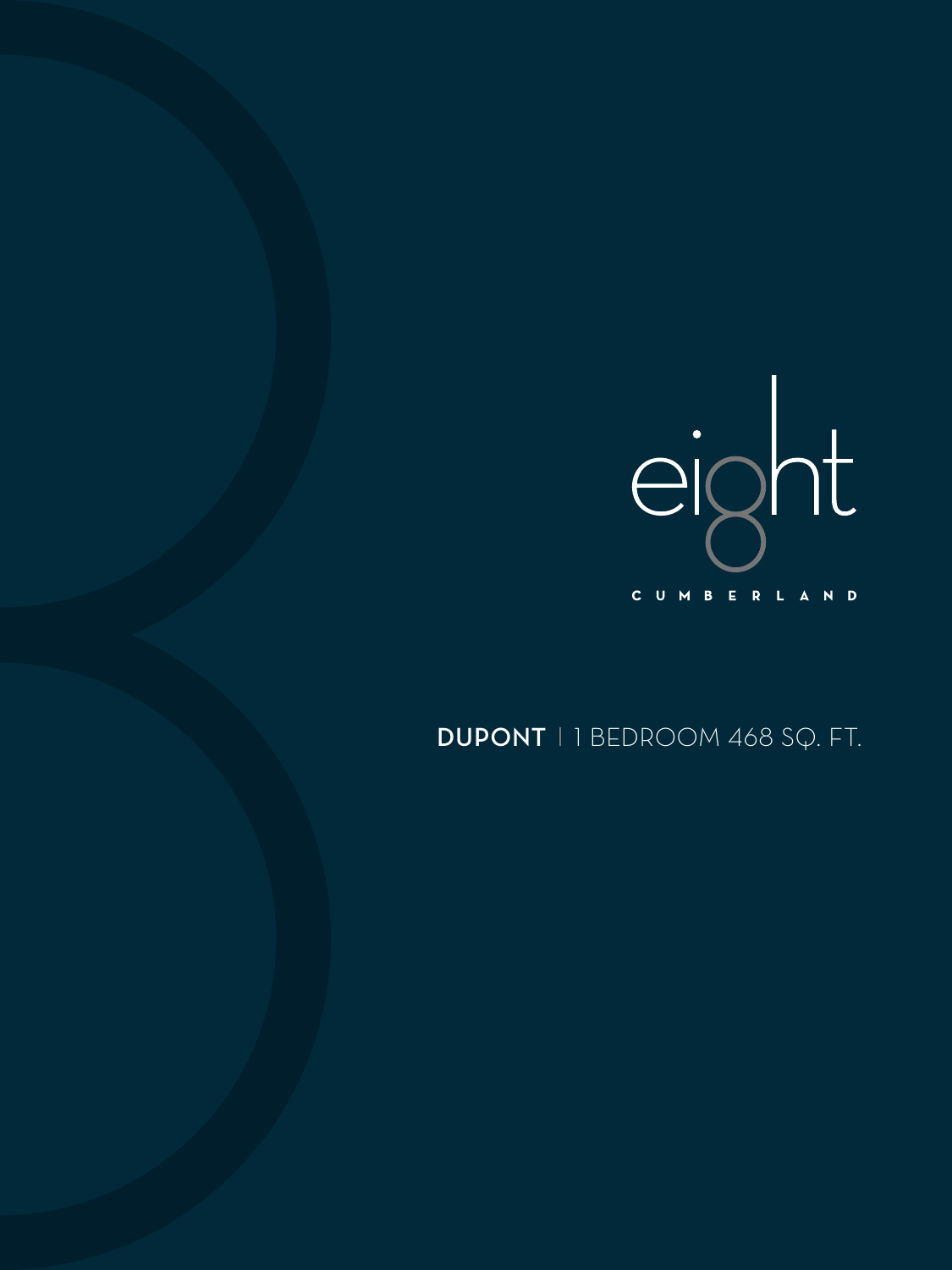



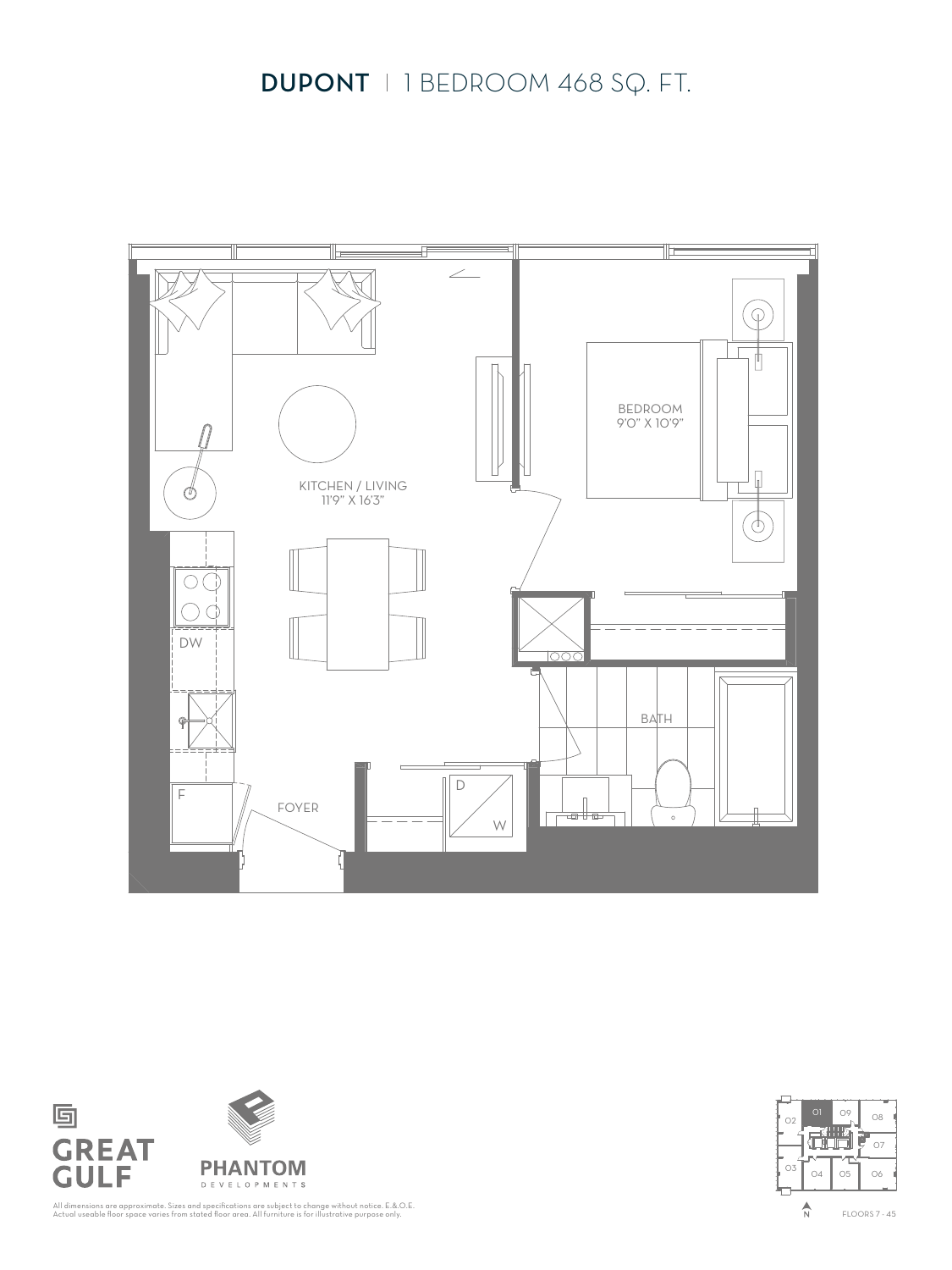

## HAZELTON | 2 BEDROOM 717 SQ. FT.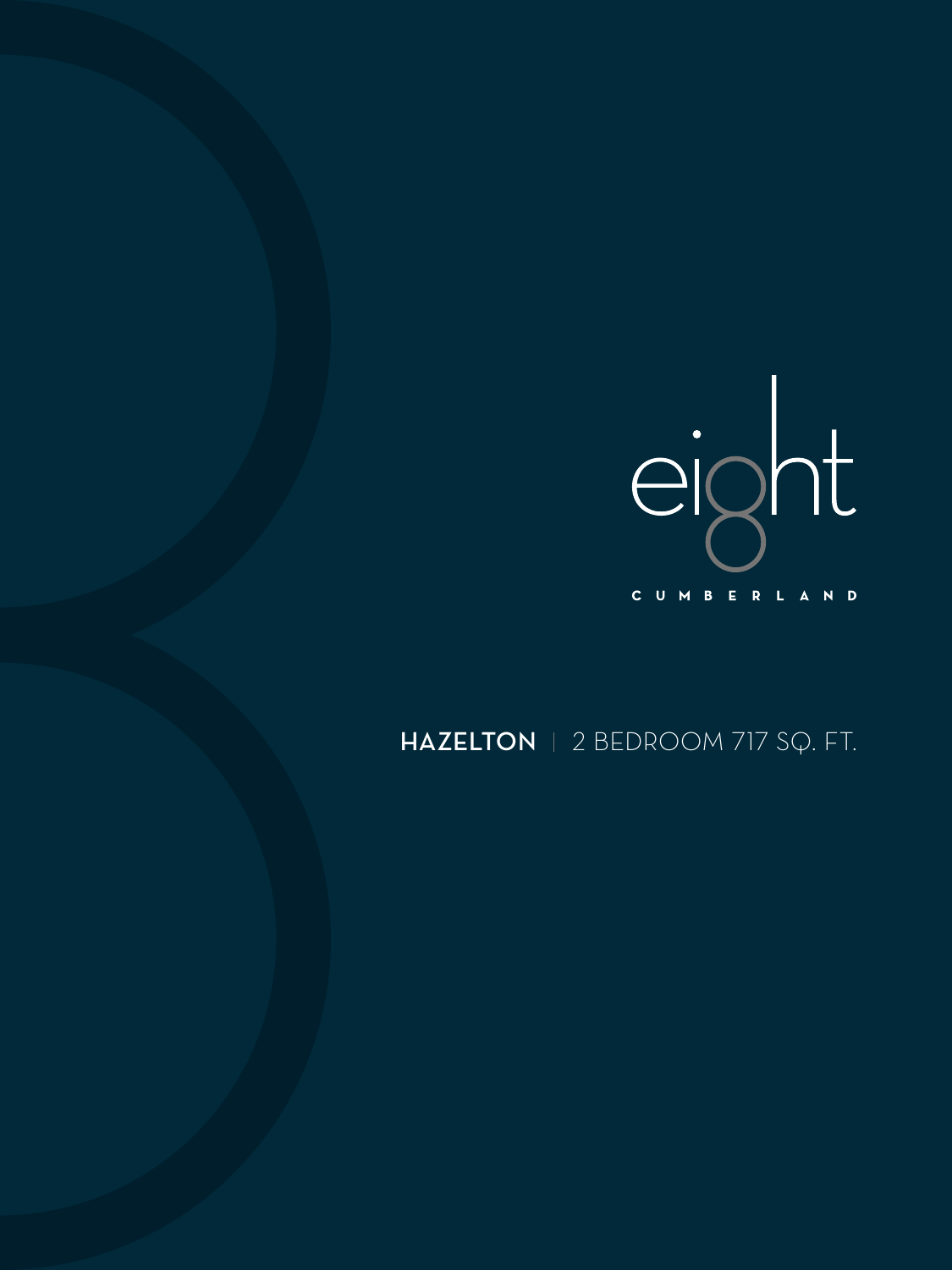## HAZELTON | 2 BEDROOM 717 SQ. FT.







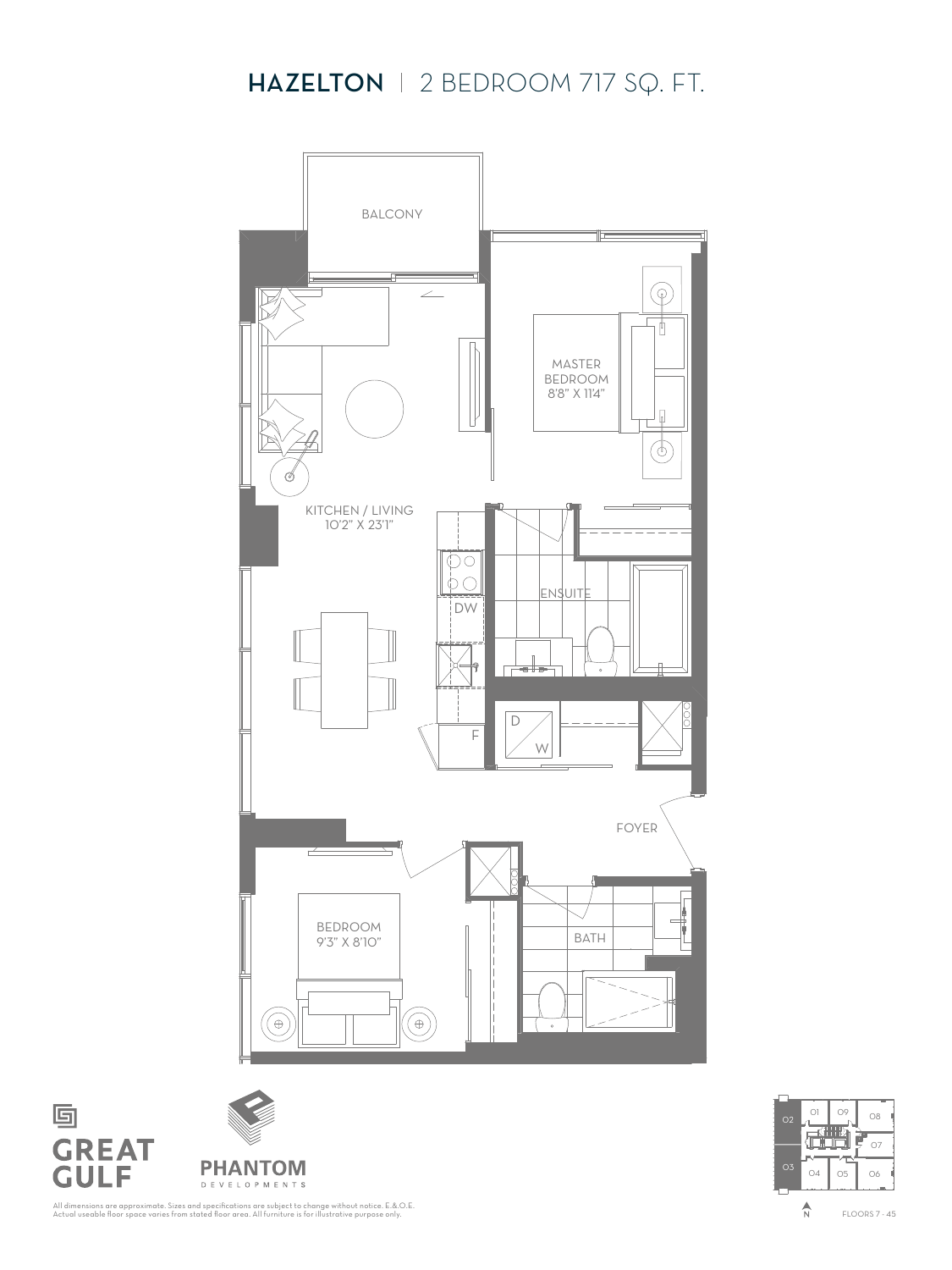

## AVENUE | BEDROOM + DEN 588 SQ. FT.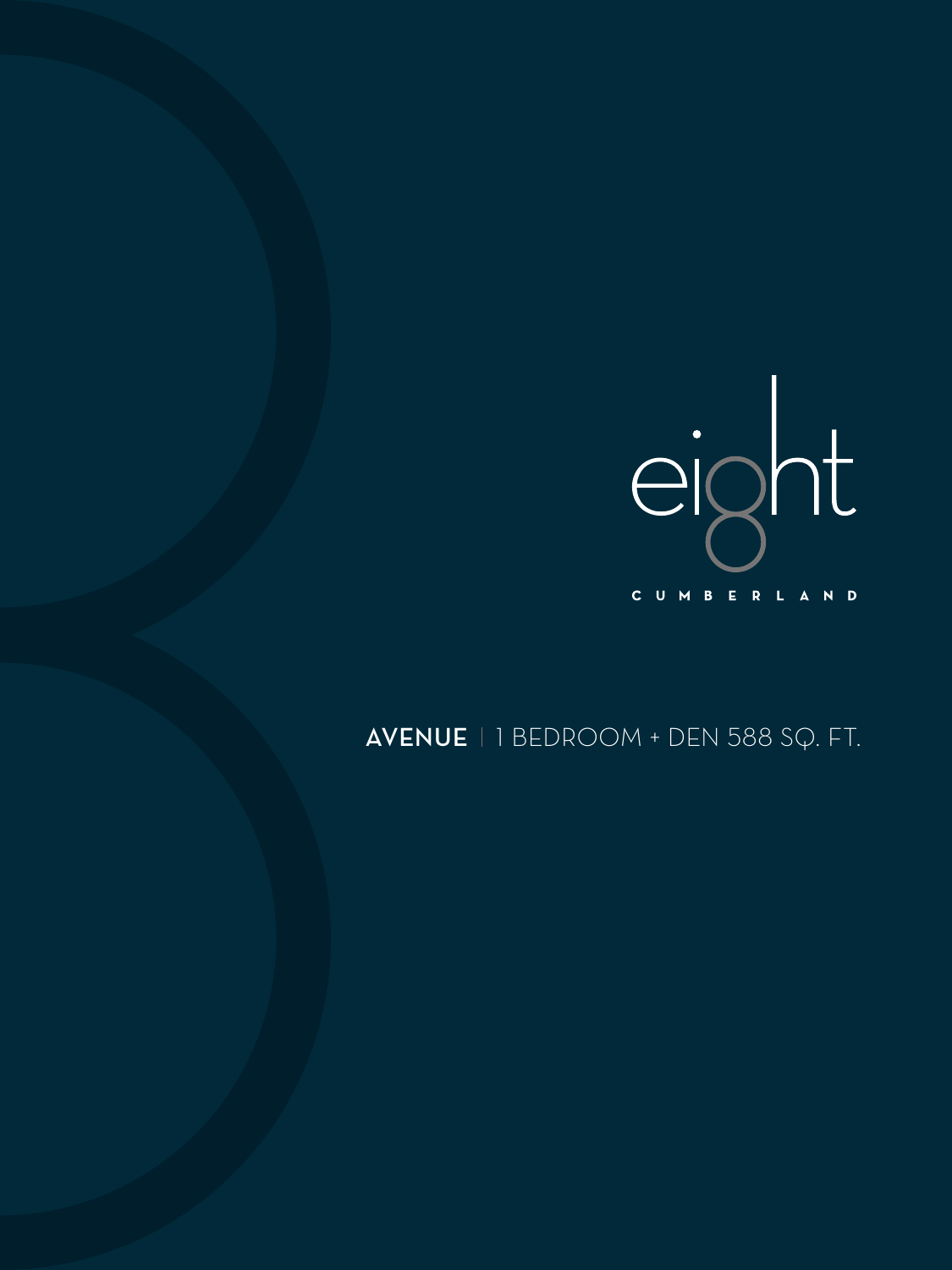### AVENUE 1 BEDROOM + DEN 588 SQ. FT.





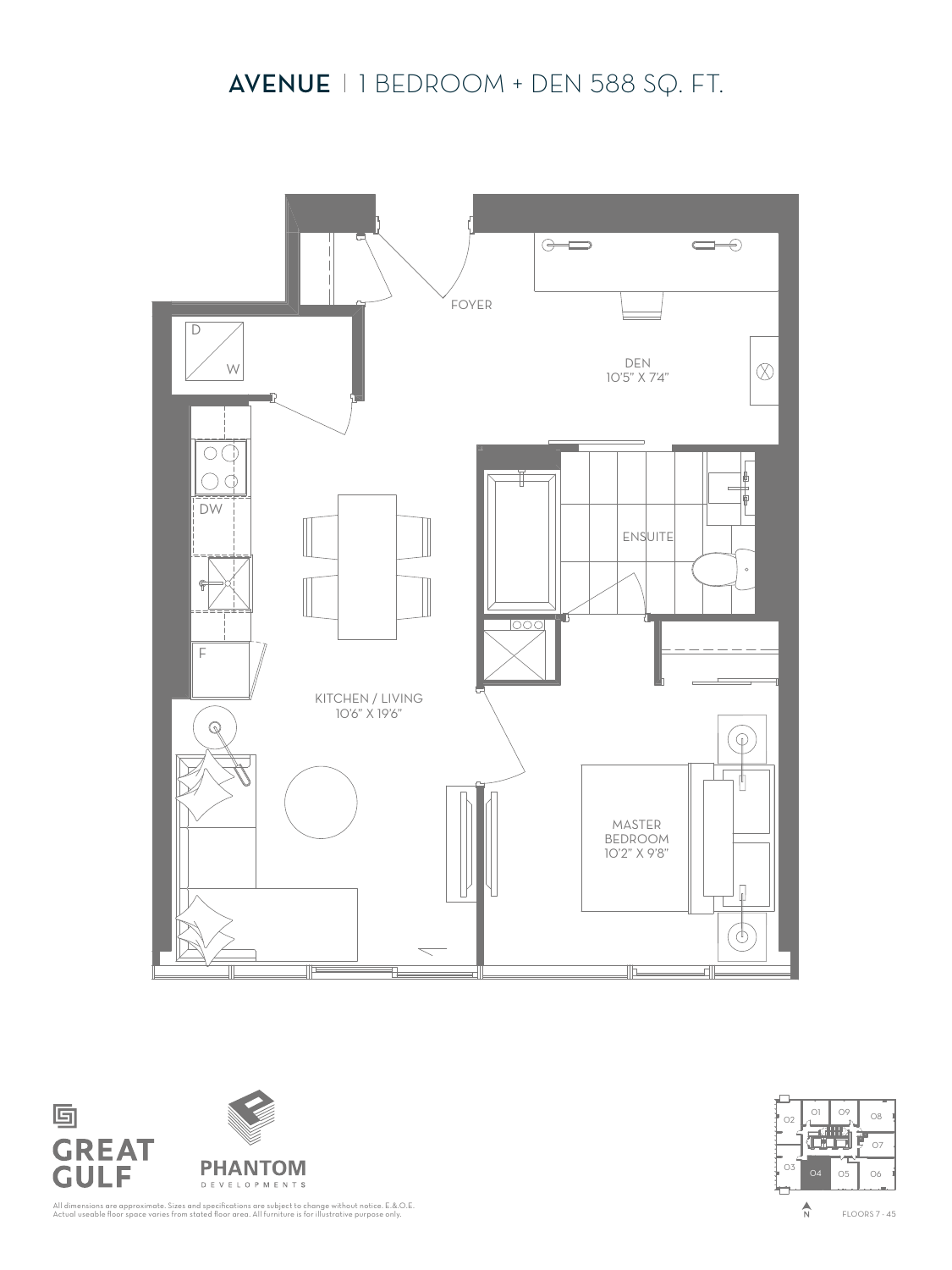

## BAY 1 BEDROOM + DEN 561 SQ. FT.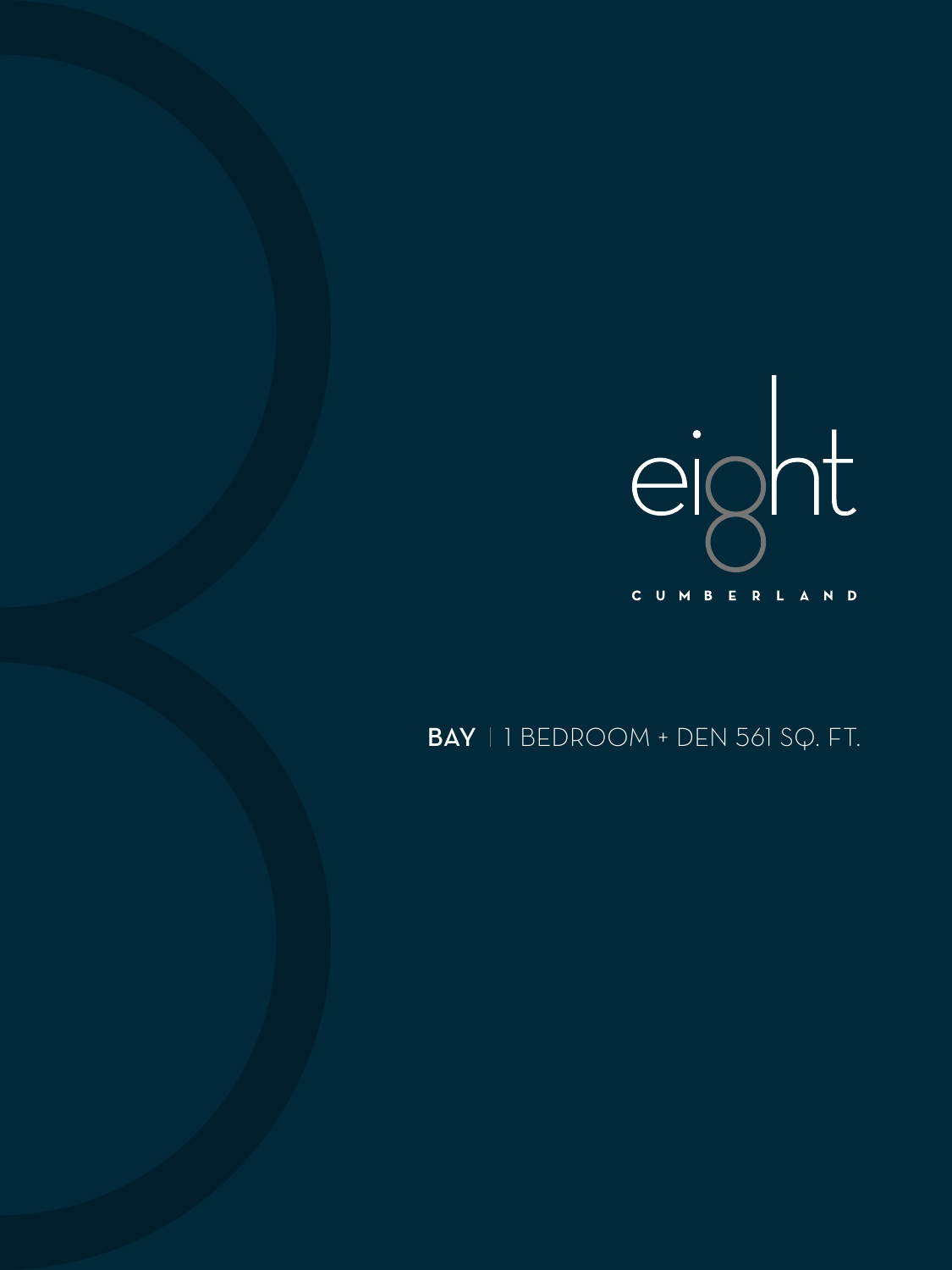### BAY 1 BEDROOM + DEN 561 SQ. FT.





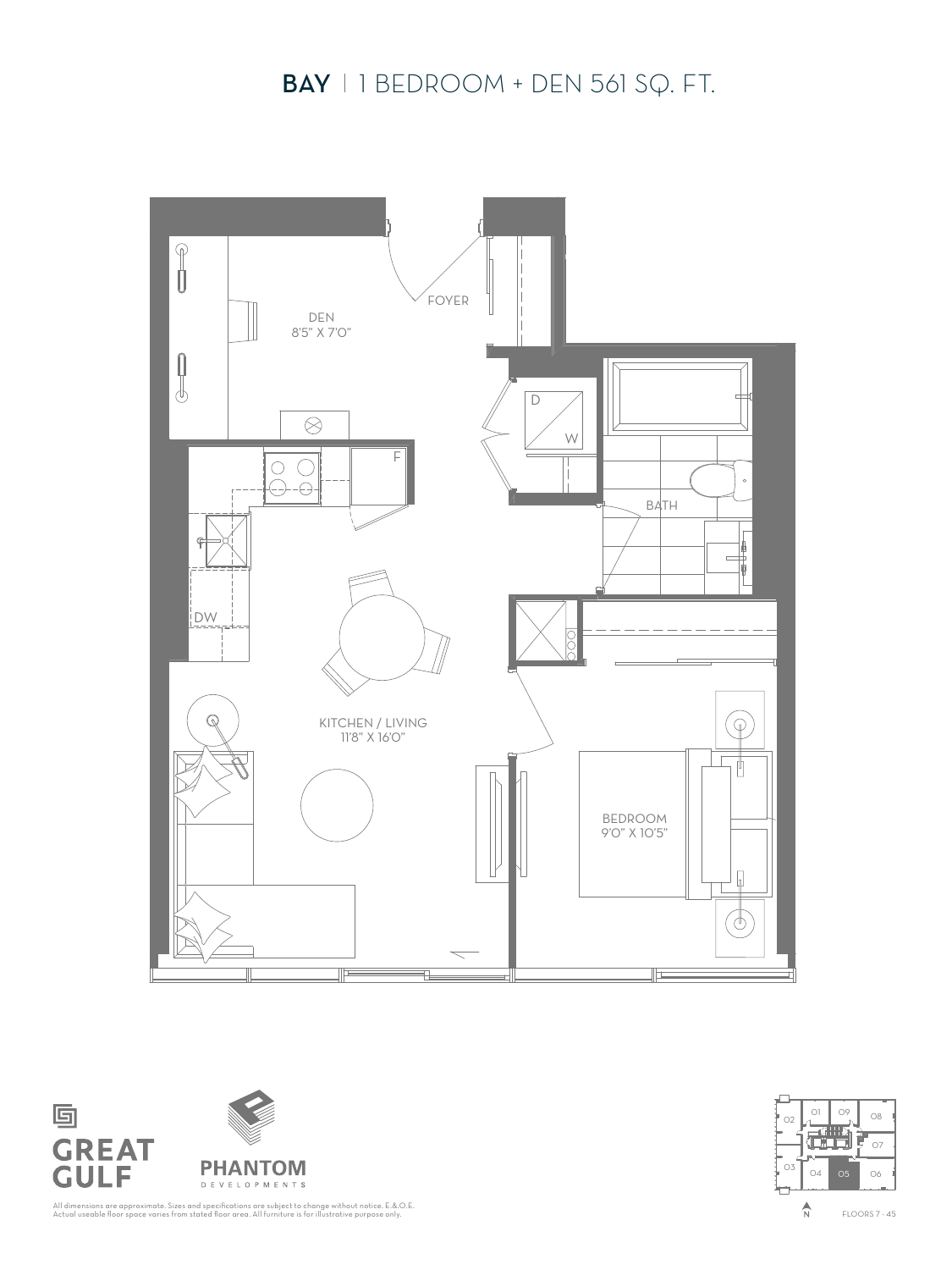

## BLOOR | 2 BEDROOM 798 SQ. FT.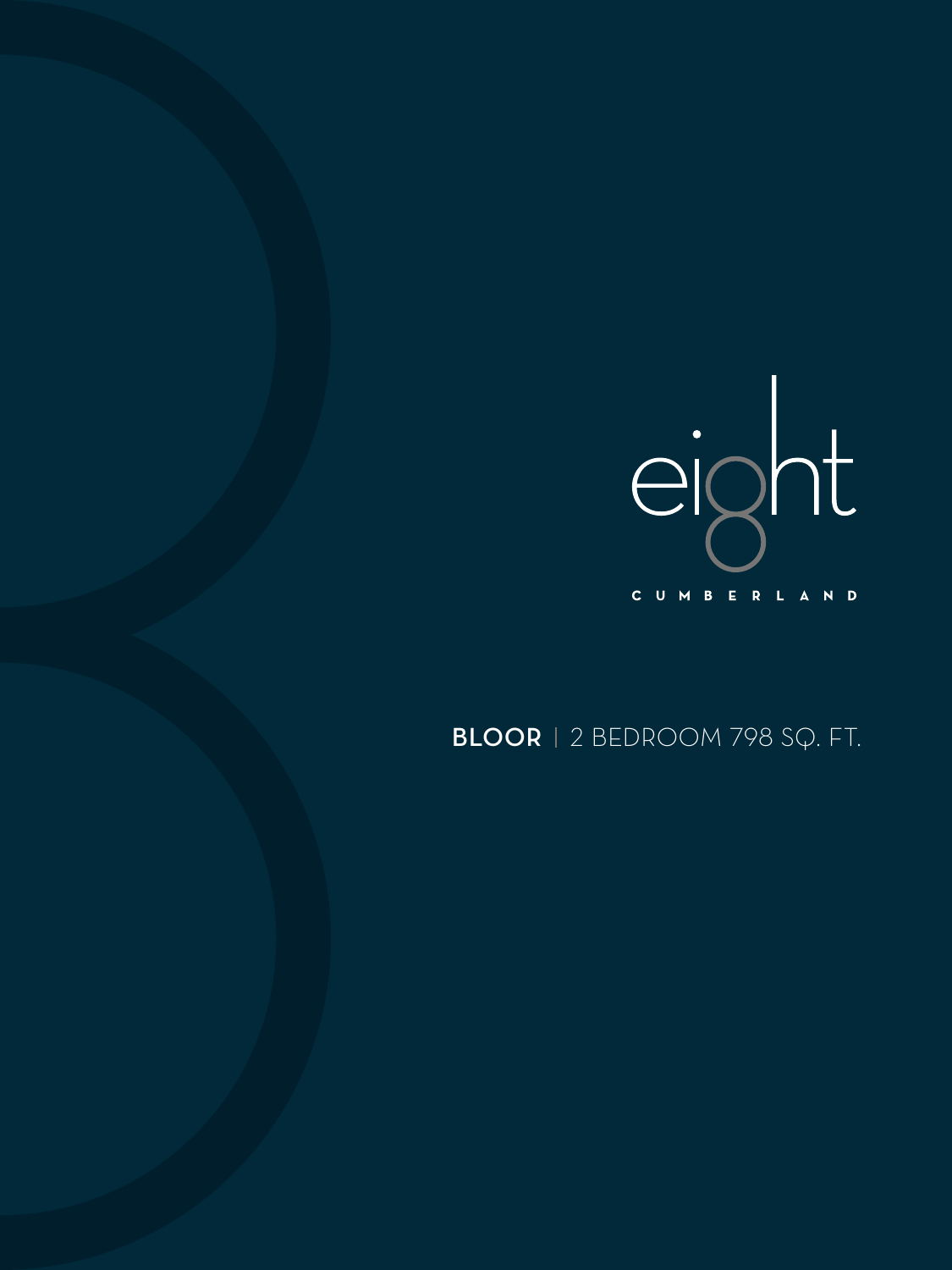### BLOOR | 2 BEDROOM 798 SQ. FT.







All dimensions are approximate. Sizes and specifications are subject to change without notice. E.&.O.E. Actual useable floor space varies from stated floor area. All furniture is for illustrative purpose only.

FLOORS 7 - 35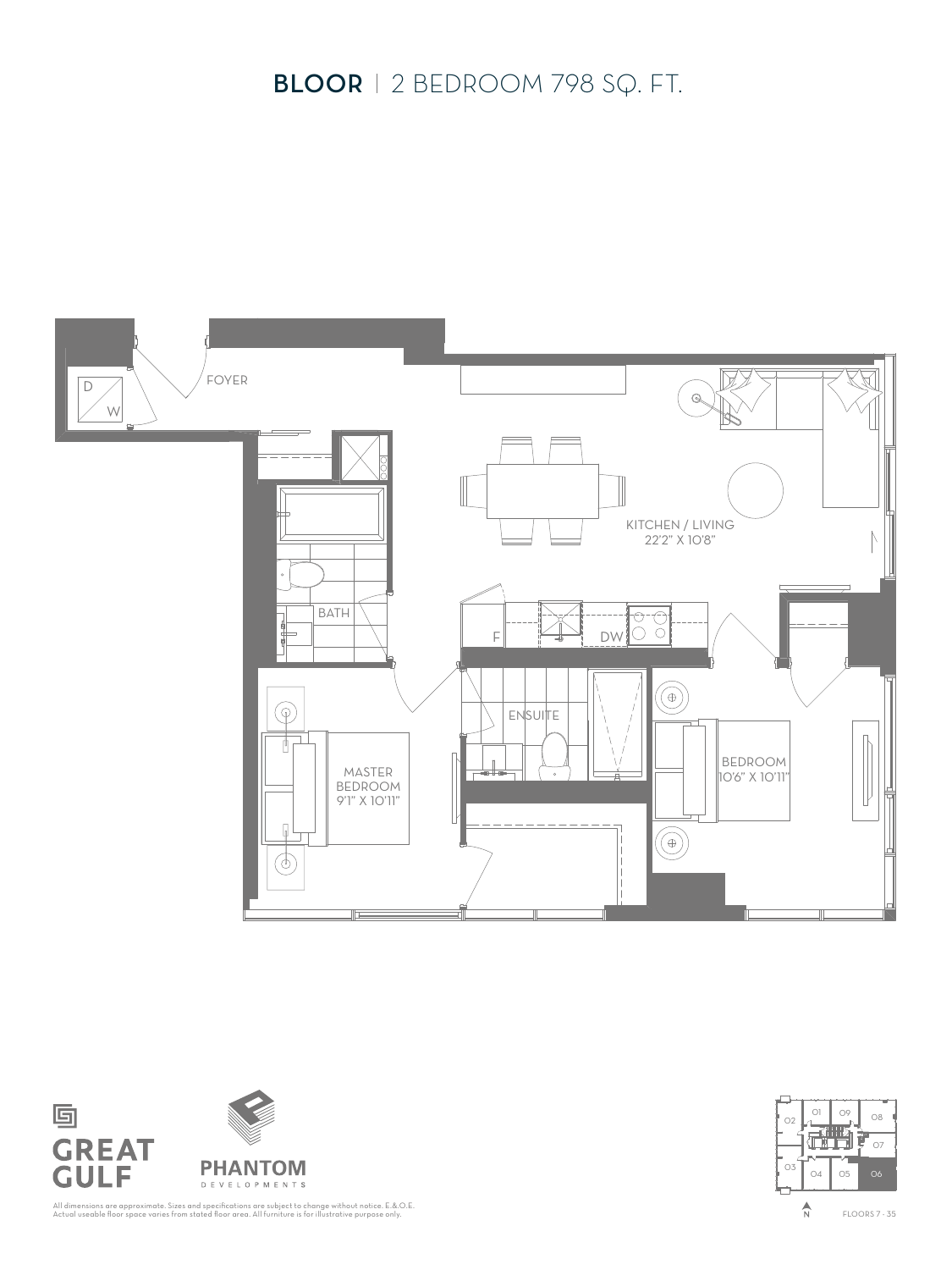

## CUMBERLAND 2 BEDROOM + DEN 1068 SQ. FT.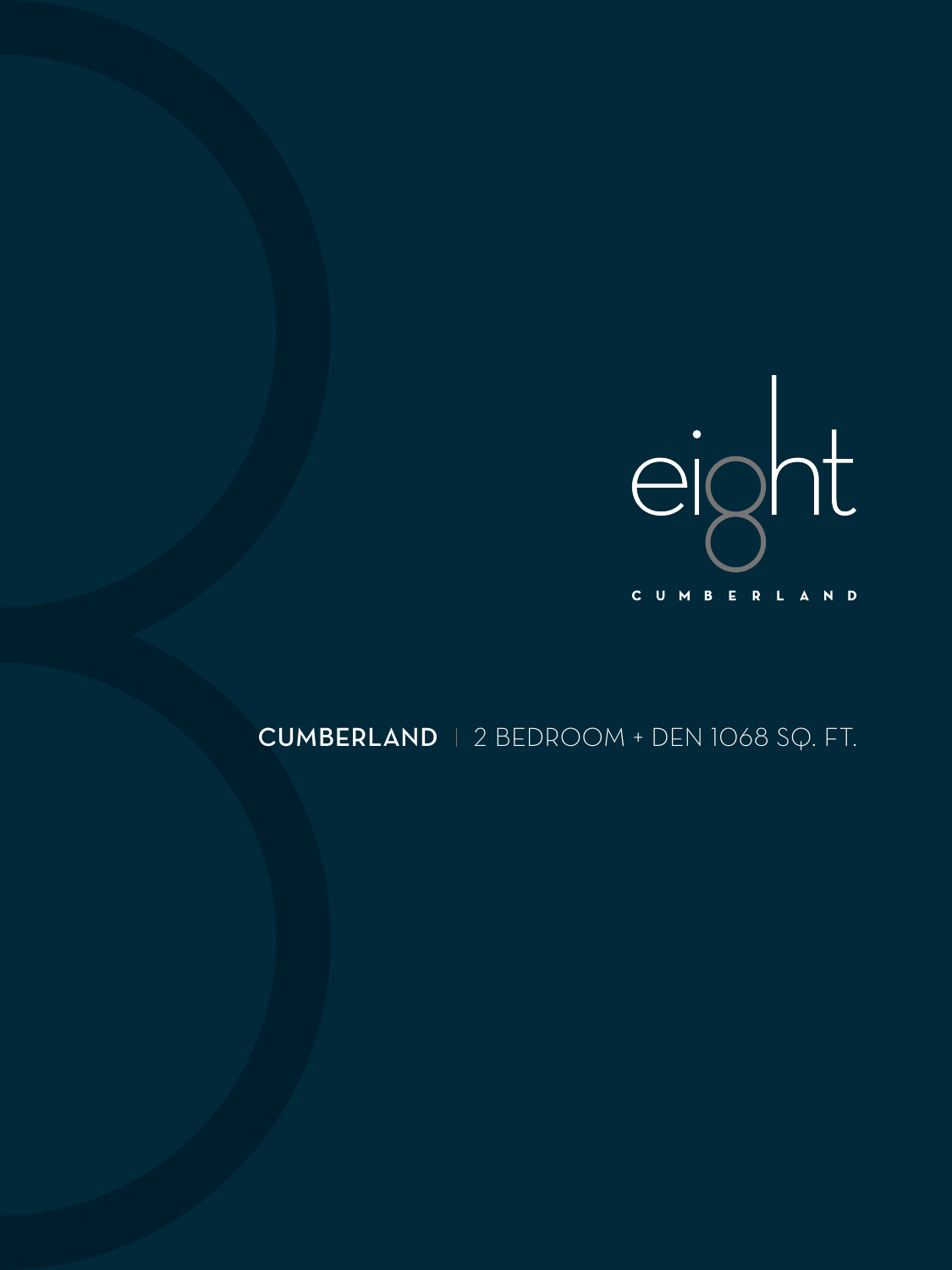### CUMBERLAND 2 BEDROOM + DEN 1068 SQ. FT.





画



All dimensions are approximate. Sizes and specifications are subject to change without notice. E.&.O.E. Actual useable floor space varies from stated floor area. All furniture is for illustrative purpose only.

FLOORS 36 - 45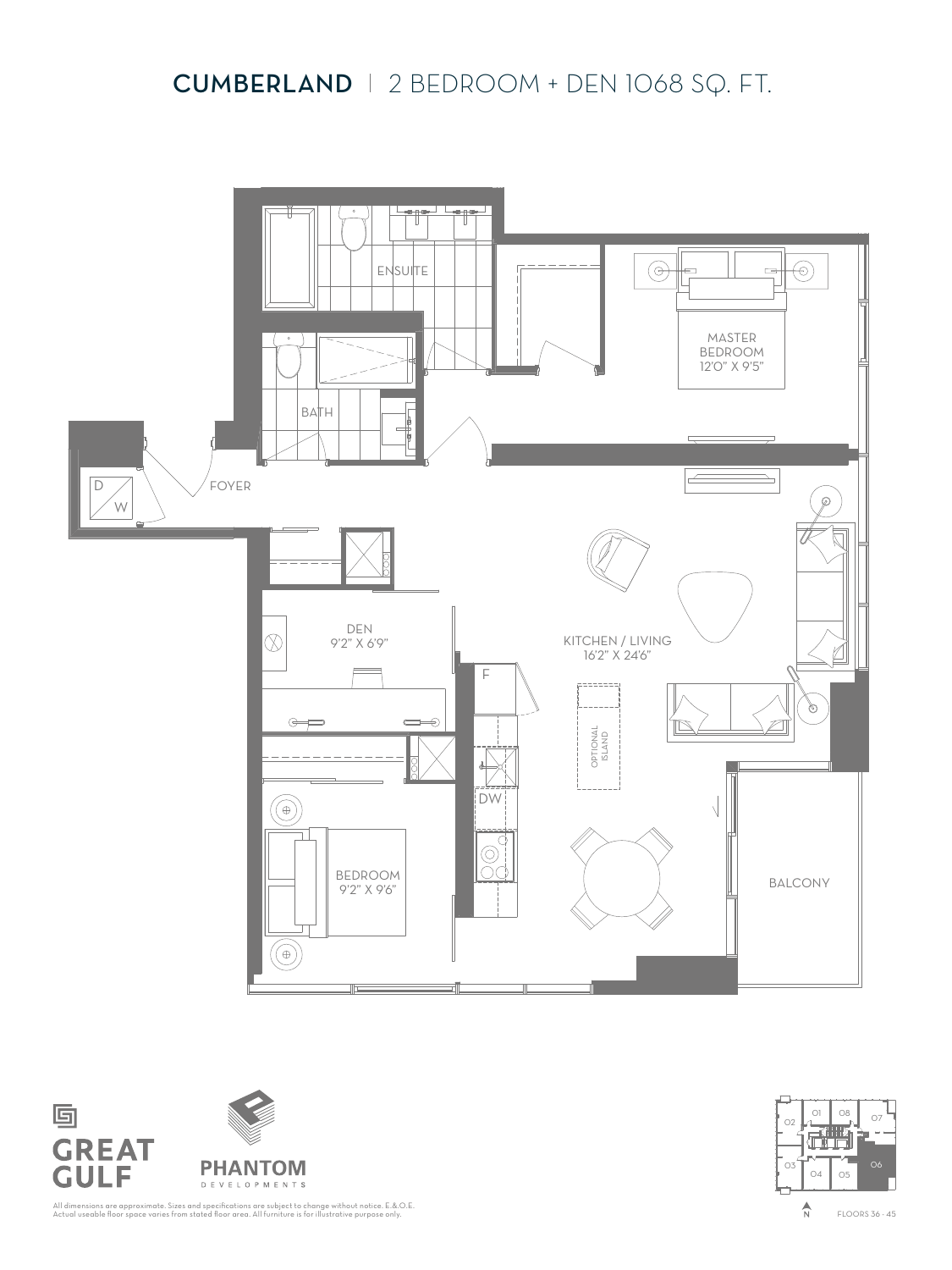

## YONGE | 1 BEDROOM + DEN 554 SQ. FT.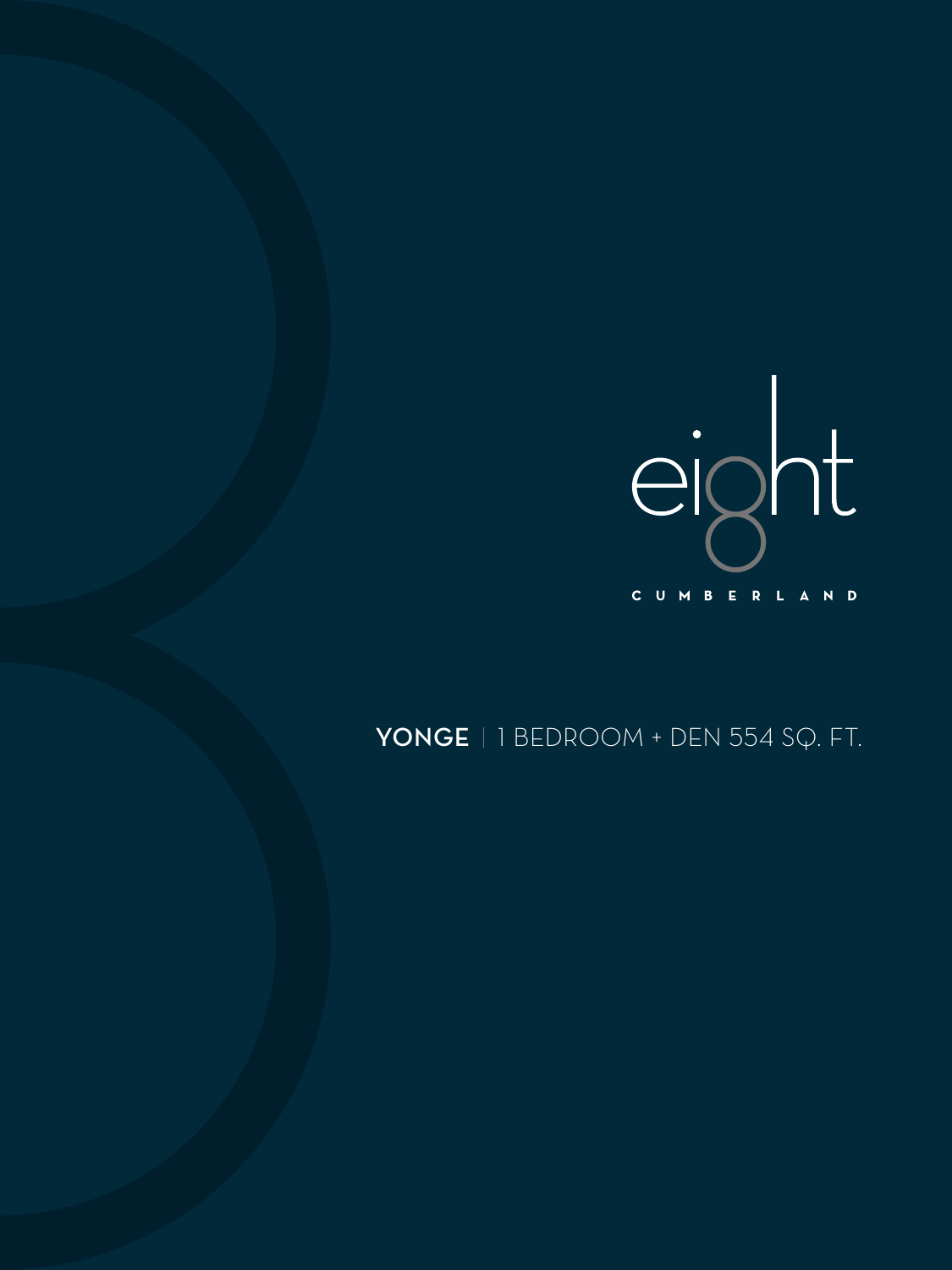## YONGE 1 BEDROOM + DEN 554 SQ. FT.







All dimensions are approximate. Sizes and specifications are subject to change without notice. E.&.O.E. Actual useable floor space varies from stated floor area. All furniture is for illustrative purpose only.

FLOORS 7 - 35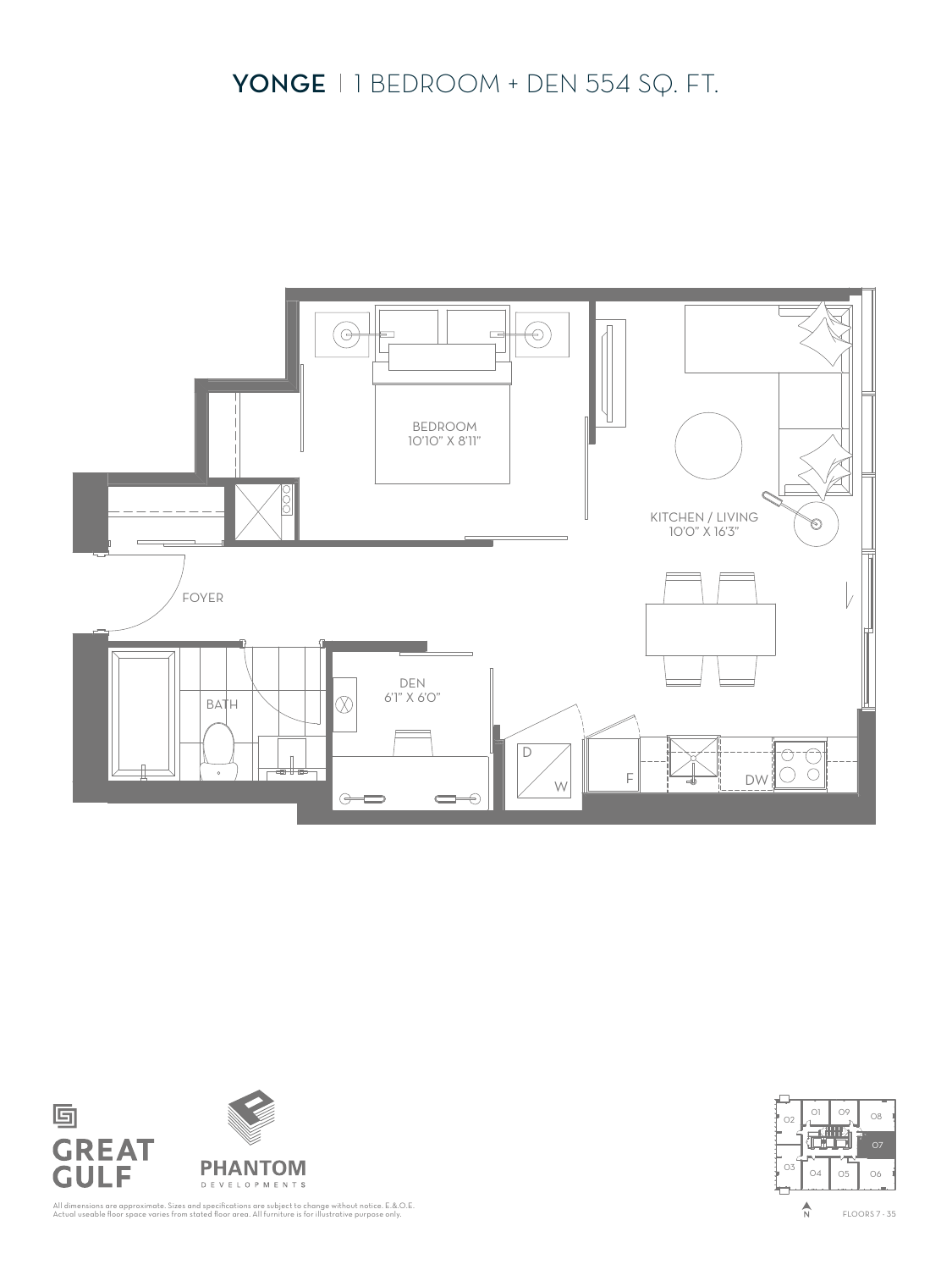

# BELLAIR 2 BEDROOM 918 SQ. FT.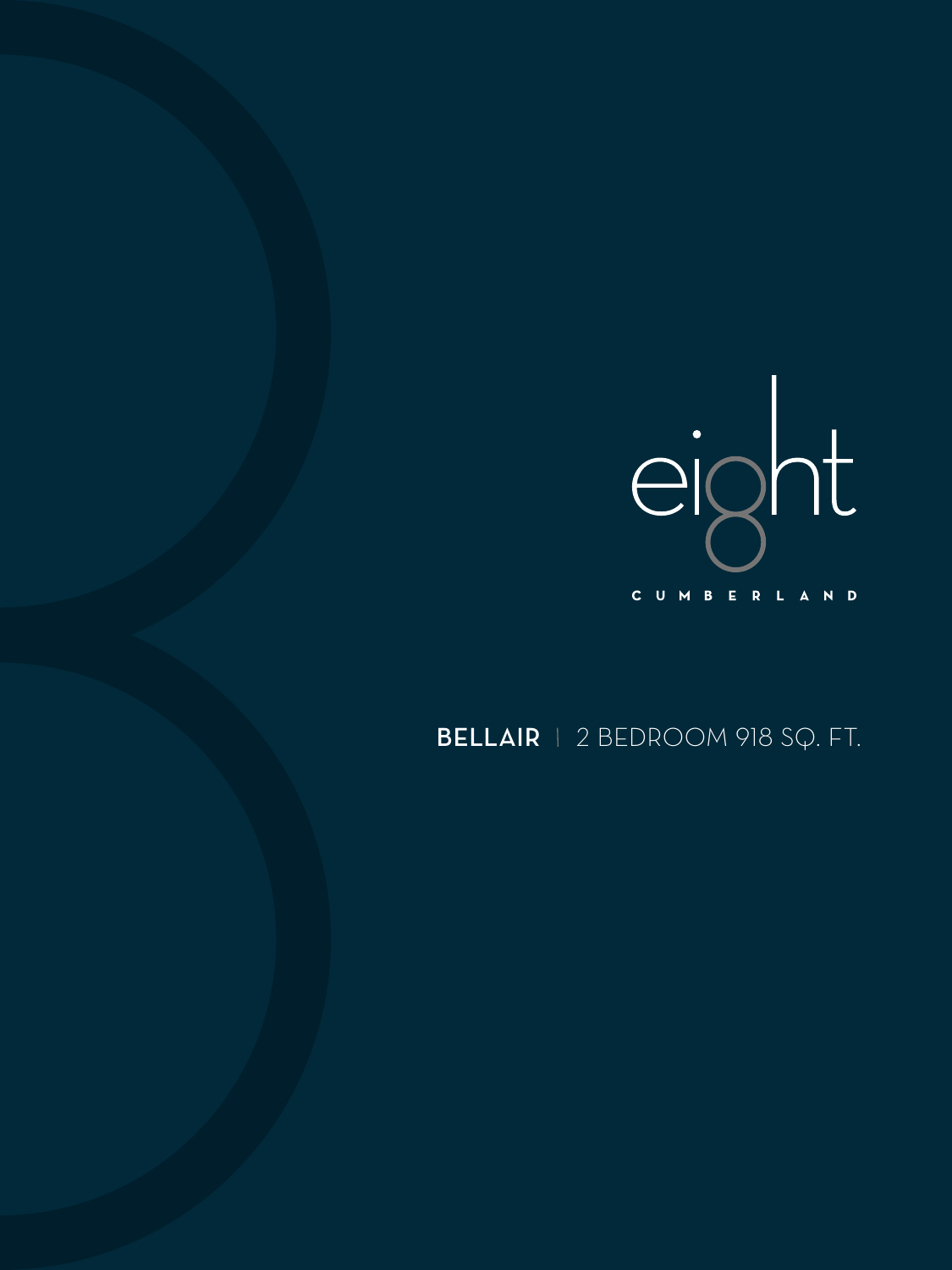#### BELLAIR | 2 BEDROOM 918 SQ. FT.





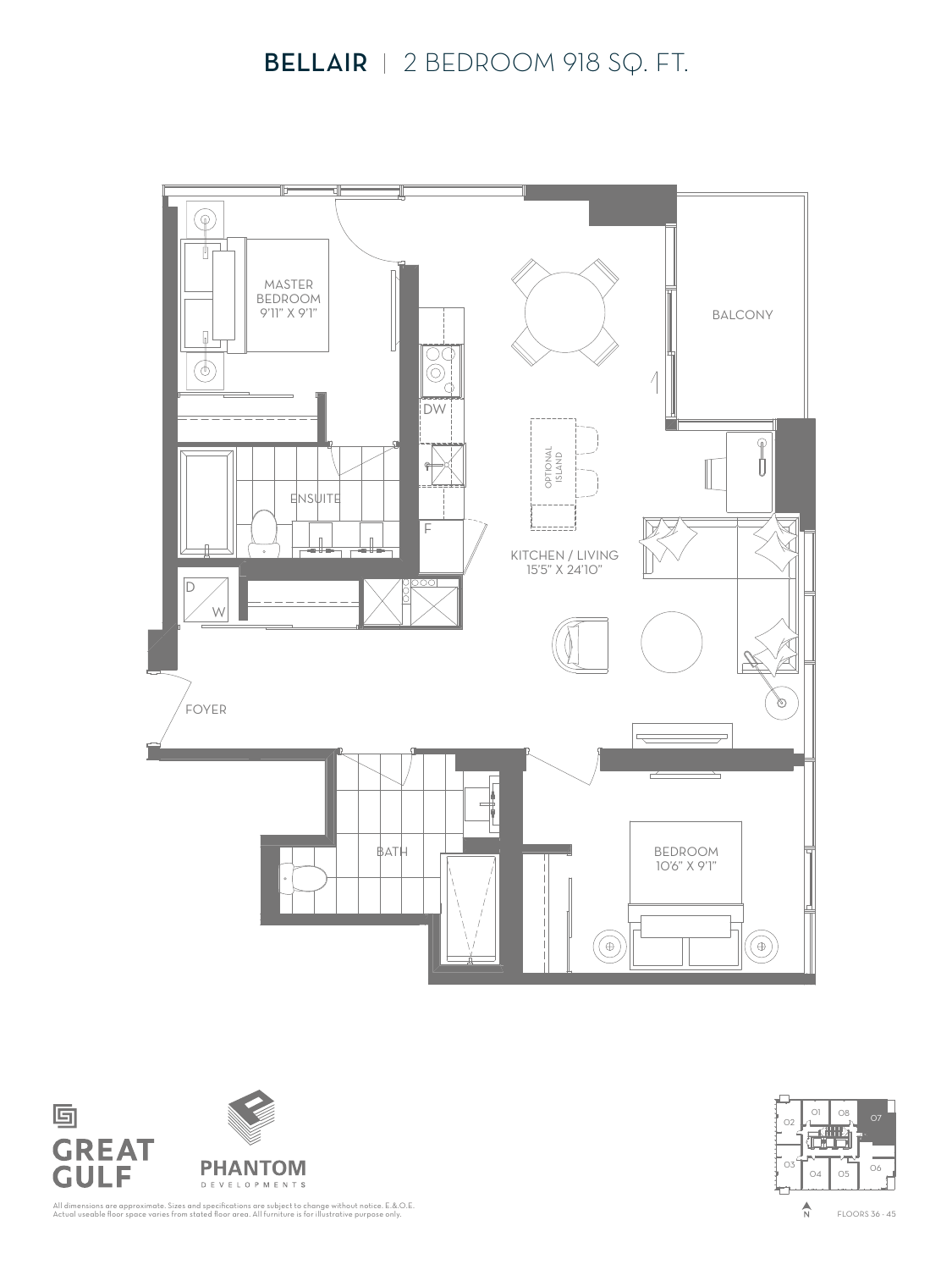

# YORKVILLE | 2 BEDROOM 766 SQ. FT.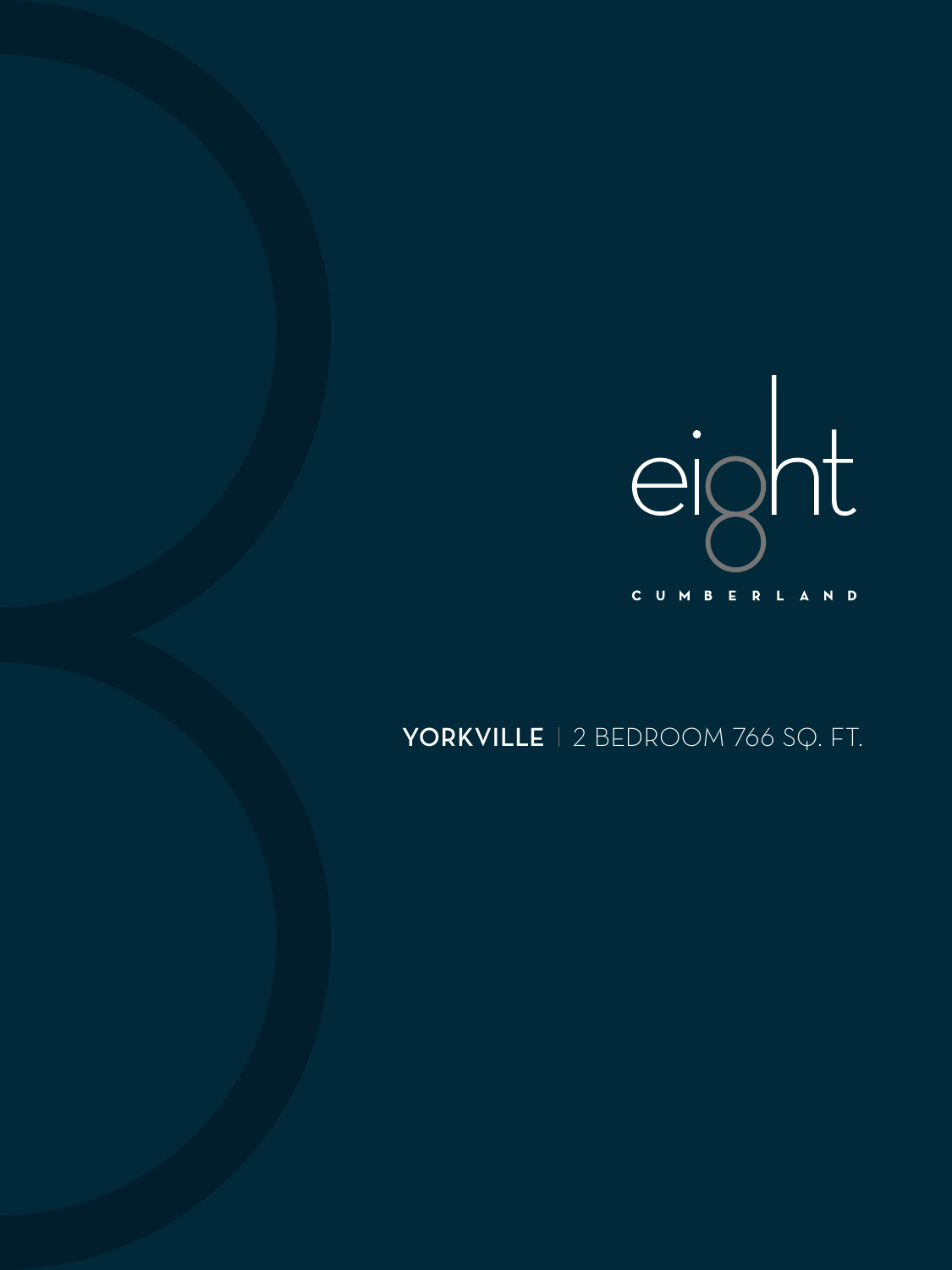



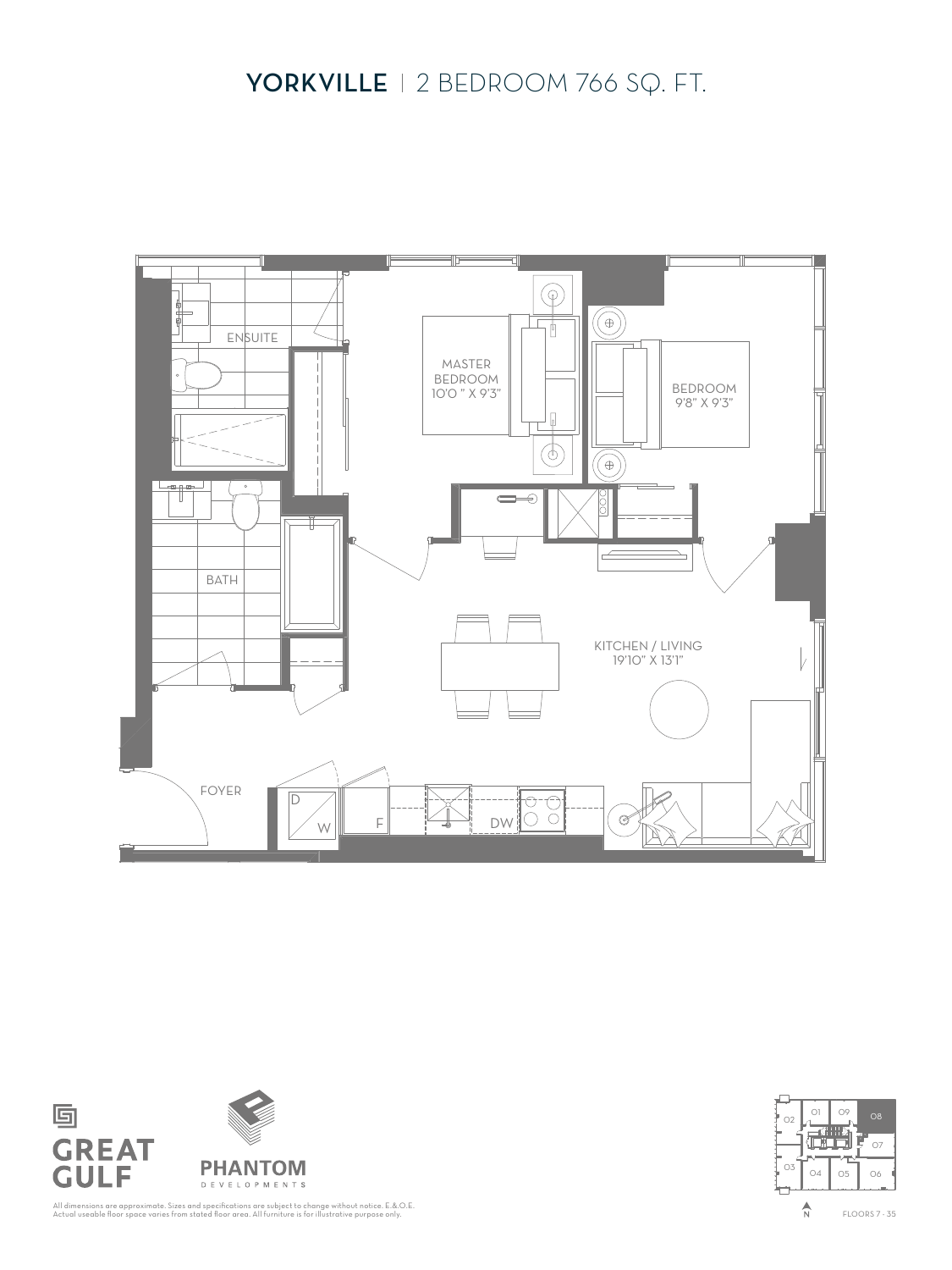

## DAVENPORT | 1 BEDROOM 468 SQ. FT.